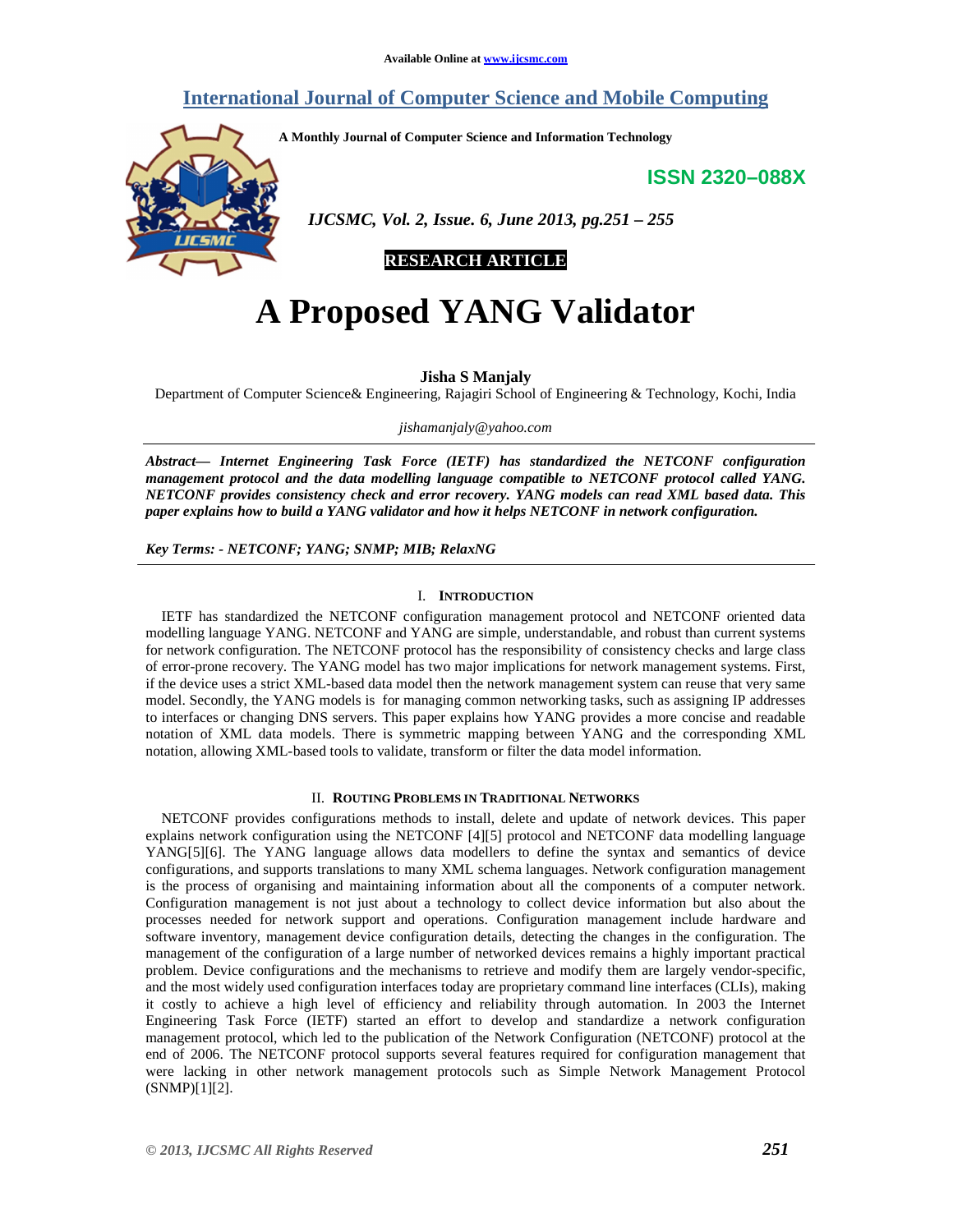NETCONF operates on so-called datastores and represents the configuration of a device as a structured document, serialized using the Extended Markup Language (XML)[3]. The protocol distinguishes different configuration modes such as running, startup, and candidate configurations. In addition, it provides primitives to assist with the coordination of concurrent configuration change requests and support distributed configuration change transactions over several devices. Finally, NETCONF provides filtering mechanisms, validation capabilities, and event notification support. The work in the IETF initially focused on the protocol design and its specification. It was, however, clear that a common data modelling language is needed in addition to the protocol to express the structure and semantics of configuration information in a vendor-neutral format. A proposal for a NETCONF data modelling language called YANG was developed in 2007 and is being standardized in the IETF since 2008.NETCONF gives access to the devices in the network, defining databases changing methods, retrieving data for operations, and invoking specific operations. YANG provides the data and operations carried through NETCONF[4][5]. Using both technologies, interoperability and commonality to devices, can be improved. This paper describes how NETCONF and YANG help to build network management applications that meet the needs of network operators.

# III. **YANG – THE DATA MODELLING LANGUAGE**

Since NETCONF uses XML to encode network management data, it may seem obvious to use one of the existing XML schema languages to formally specify the format of these XML documents. While some parts of the industry favor the XML Schema Definition Language (XSD), there is significant uptake of RelaxNG in recent years. But putting aside the differences between XSD and RelaxNG, it is clear that additional NETCONF-specific information needs to be specified that goes well beyond the capabilities of these XML schema languages. Both XSD and RelaxNG only address part of the problem to be solved. During the development of the NETCONF protocol specifications, which are formally defined using XSD, it has been observed that XSD notation is difficult to read and verify by humans. Other schema notations such as RelaxNG (and especially its compact notation) seem to be easier to read and write. Still, both schema languages tend to be relatively far away from an implementer's view of a configuration datastore and tend to become cumbersome to use when all the necessary NETCONF-specific extensions are added. Furthermore, the validation capabilities of standard tools have limited value; what is most urgently needed is the validation of configuration datastores and not so much the validation of individual protocol messages that contain the serialization of a configuration datastore. Given the nature of the edit-config operation, individual messages might not satisfy all data model constraints but can still lead to a valid configuration datastore at commit time.

The YANG data modelling language therefore takes a different approach. YANG aims to be a highly readable and compact domain-specific language for defining NETCONF data models. YANG comes with a twin called YIN, which is an XML representation of YANG [5][6] so that standard XML tools can be used to process YANG data model definitions. A lossless two way conversion between YANG and YIN is defined. In addition, one-way conversions to XSD and RelaxNG are available so that corresponding tools can be used. All YANG definitions are contained in modules. A module is identified by its name and has its own XML namespace. A module can be further subdivided into sub modules to simplify the maintenance of complex modules. The sub module structure, however, is not visible outside of the module; all sub modules share the same XML namespace, and all definitions of all sub modules are accessible by importing the module. YANG features a small set of built-in data types and provides a library of commonly used derived data types. The data type derivation mechanisms of YANG are compatible with XSD to achieve simple translations between YANG and XSD or RelaxNG. Following schema shows the acme-dns-resolver YANG module modelling a Domain Name System (DNS) resolver. The module imports definitions from the module ietf-inet-types and defines, among other things, the derived enumerated type server-status.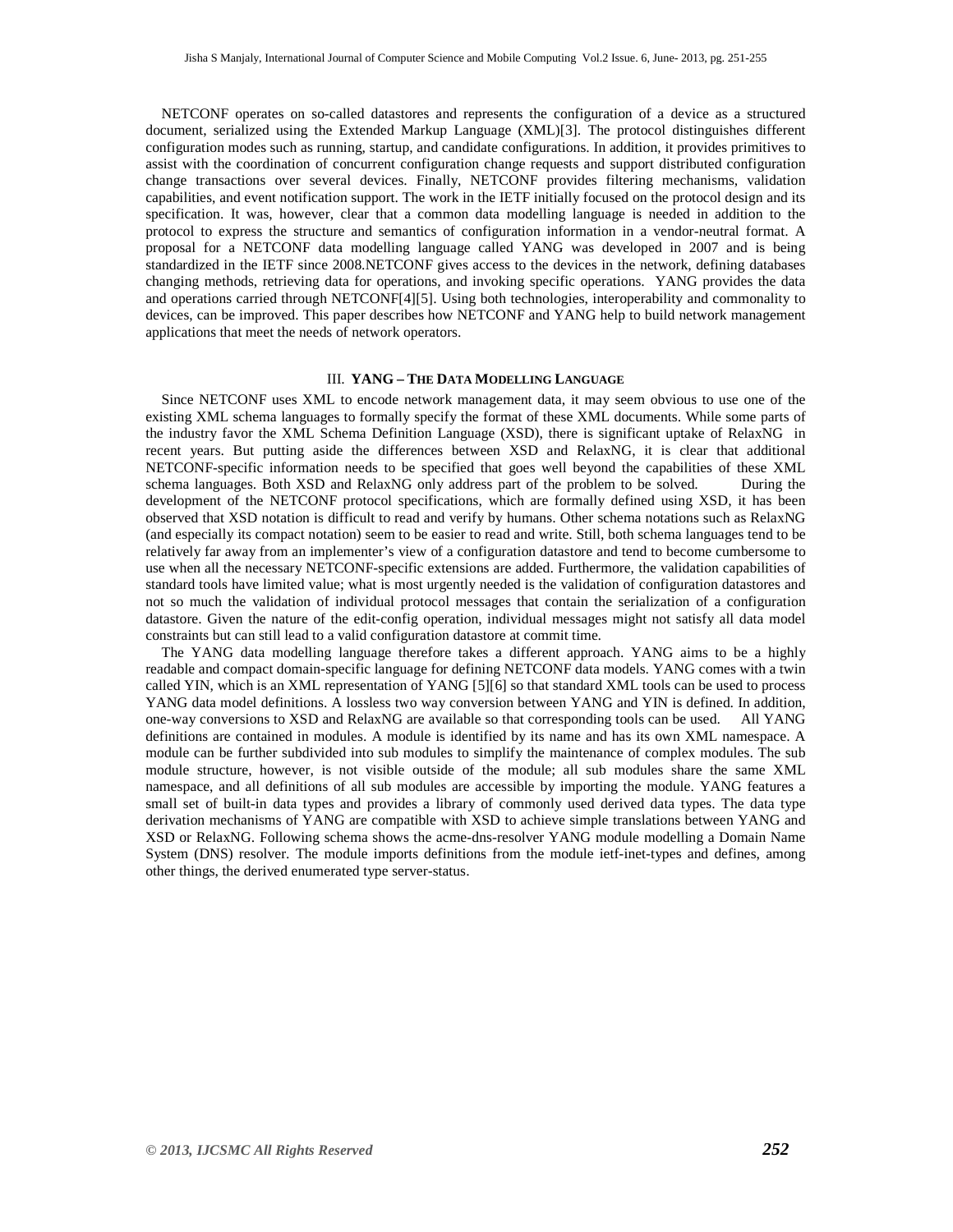#### IV. **PROPOSED SOLUTION**



Figure 1: YANG Based Client-Server Architecture

The proposed systems explain YANG validation. This paper explains a new methodology Configuration management using YANG modules and different operations present in the NETCONF protocol. This paper also discussed the Data model corresponding to the YANG Schema and conversion of standard YANG modules to corresponding JAVA classes in the Netconf Client Library.

#### V. **IMPLEMENTATION**

A sample model (Universal YANG Data Validation module) of the proposed solution is implemented using JAVA and a custom YANG schema. A third party tool PYANG, a reference library for converting the YANG files to Document Schema Definition Language (DSDL) model , is used for converting the YANG Schema configuration files to RelaxNG model. The validation module validates the YANG XML data against the RelaxNG converted schema. The validation tool displays the results to the user in command Line Interface (CLI).

PYANG is a YANG schema validator written in python and used to validate YANG modules . Currently the PYANG tool is available for LINUX OS only. For universal YANG data validation tool, the configuration reference schema should be in any of the hybrid DSDL format. The PYANG tool is used for converting the YANG schema to RelaxNG Hybrid DSDL format.

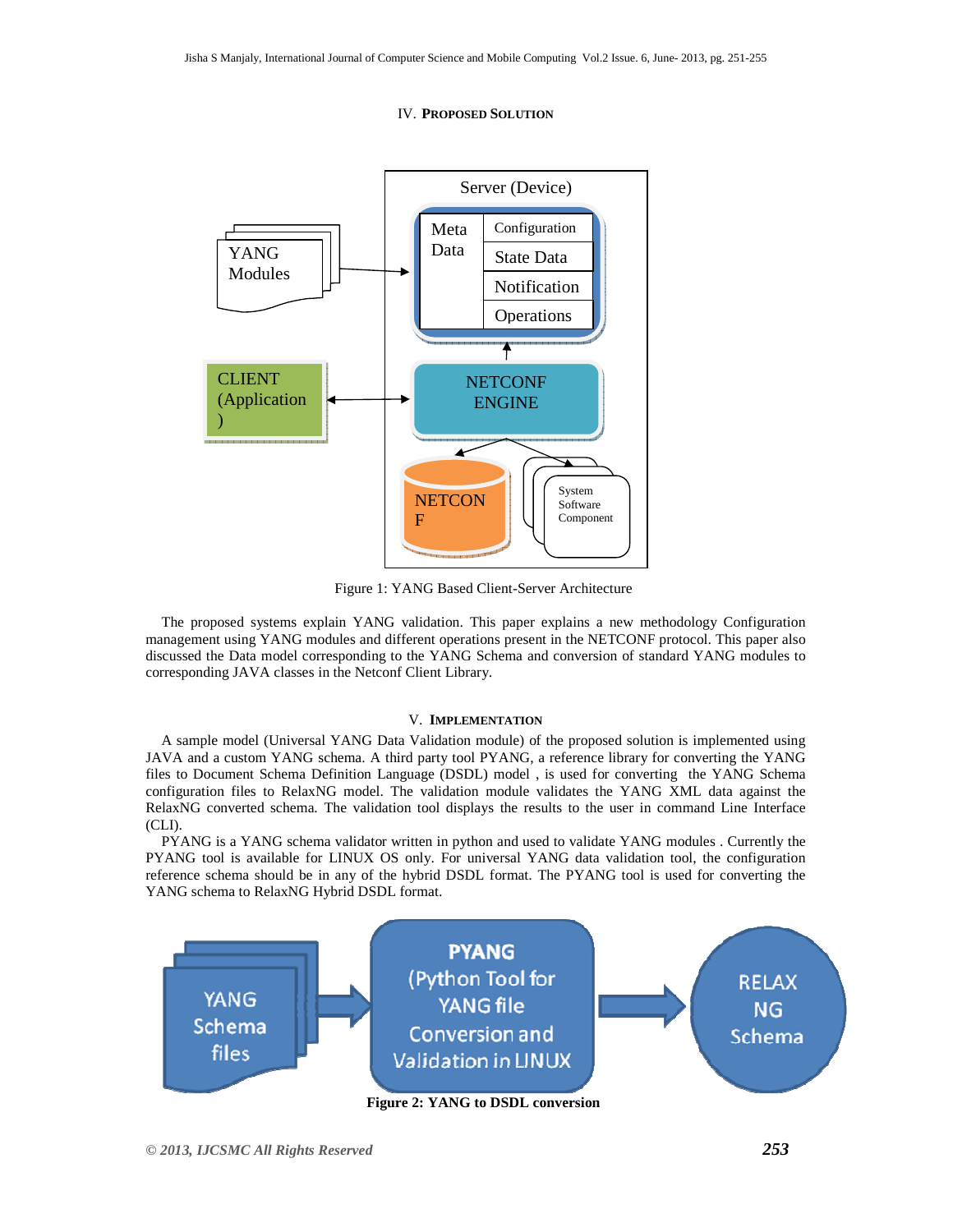#### *A. Validation Tool*

The YANG Data (in XML format) validation tool has a config directory. User can Store N number of YANG configuration files in the config directory for validation. The user should input the YANG data and corresponding version name to the CLI of the validation tool. The validation tool picks the correct DSDL schema from the config directory and converts the schema to corresponding JAVA classes. The YANG XML data is parsed and compared to the rules for each of the component using a generic DSDL validator module. If all the components matches the rules, then the tool returns with success otherwise the tool display the detailed error information in the CLI.



#### *B. Output*

• Output for valid Data.

```
<terminated> YangValidator [Java Application] C:\Program Files\Java\ire6\bin\javaw.exe (Aug 21, 2012 8:01:53 AM)
Starting YANG data validation ...
Validation is Success. data\version1 data.xml is a Valid YANG data File
```
## **Figure 4: Validation Tool Output for Valid Data**

• Output for invalid data

Changing the value of enabled field to a string other than Boolean true or false **<ein:enabled>test</ein:enabled>** results the below output

<terminated> YangValidator [Java Application] C:\Program Files\Java\jre6\bin\javaw.exe (Aug 21, 2012 8:00:36 AM)

Starting YANG data validation ... Invalid YANG data file : Validation failed. character content of element "ein:enabled" invalid; must be equal to "false" or "true"

#### **Figure 5: Validation Tool Output for Invalid Data**

The implementation details of the server side YANG Data Validation module of the proposed solution and the sample outputs generated. The proposed solution is able to deal with multiple versions of the configuration Datastore. The sample validation program is written in java so the module shall be portable to multiple platforms and is portable to mobile devices also.

### VI. **CONCLUSIONS**

NETCONF and YANG provide a strong base technology for simpler, more effective, and more robust configuration management. NETCONF moves the responsibility of consistency checks and error recovery to the managed devices. This enables the protocol to robustly support transactional capabilities and proper rollback management, functionality that is extremely hard to implement correctly using traditional technology.

#### **REFERENCES**

- [1] Jürgen Schönwälder, Jacobs University,Martin Björklund, Tail-f Systems Phil Shafer, Juniper Networks , Network Configuration Management Using NETCONF and YANG IEEE Communications Magazine September 2010
- [2] SCH¨ONW¨ALDER, J., BJ¨O RKLUND, M., AND SHAFER, P. Network configuration management